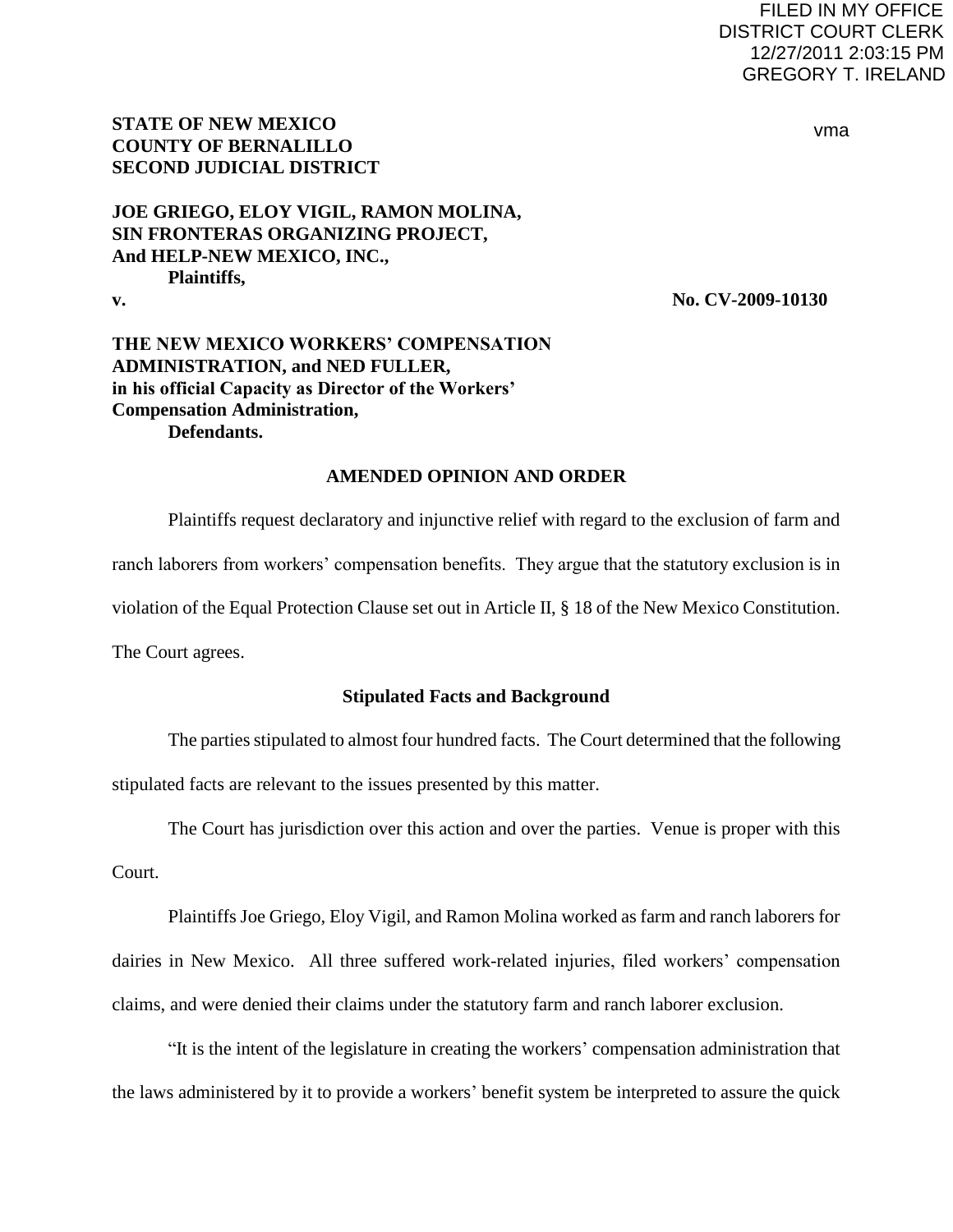and efficient delivery of indemnity and medical benefits to injured and disabled workers at a reasonable cost to the employers who are subject to the provisions of the Workers" Compensation Act . . . ." NMSA 1978, § 52-5-1 (1990). The objective of the Act is to ensure that the industry carries the burden of compensating workers' injuries and to prevent injured workers from becoming public charges. Workers' compensation is a no-fault insurance program in which workers who are injured on the job are compensated for their lost wages and medical costs related to the injuries. It is intended to get workers back to work quickly and efficiently while protecting the employers from personal injury lawsuits.

Under the Act, employers must provide workers' compensation if they have three or more employees. NMSA 1978, § 52-1-6(A) (1990). However, "[t]he provisions of the Workers' Compensation Act shall not apply to employers of private domestic servants and farm and ranch laborers."

Farm and ranch laborers are those that work directly with crops or animals. The Act has never covered farm and ranch laborers. Employees that work on a farm or ranch but do not work directly with crops or animals are required to be covered by the Act. While all industries have differences in terms of their working conditions and requirements of the job, nothing about farm and ranch laborers makes them unique in terms of workers" compensation insurance.

The Act addresses contract labor, NMSA 1978, § 52-1-22 (1989), "casual" labor, NMSA 1978, § 52-1-23 (1989), and those that work for multiple employers. The Act also provides guidance on the calculation of wages for part-time, temporary, and seasonal employees. NMSA 1978, § 52-1- 20 (1990).

According to the State of New Mexico, the more workers included in workers" compensation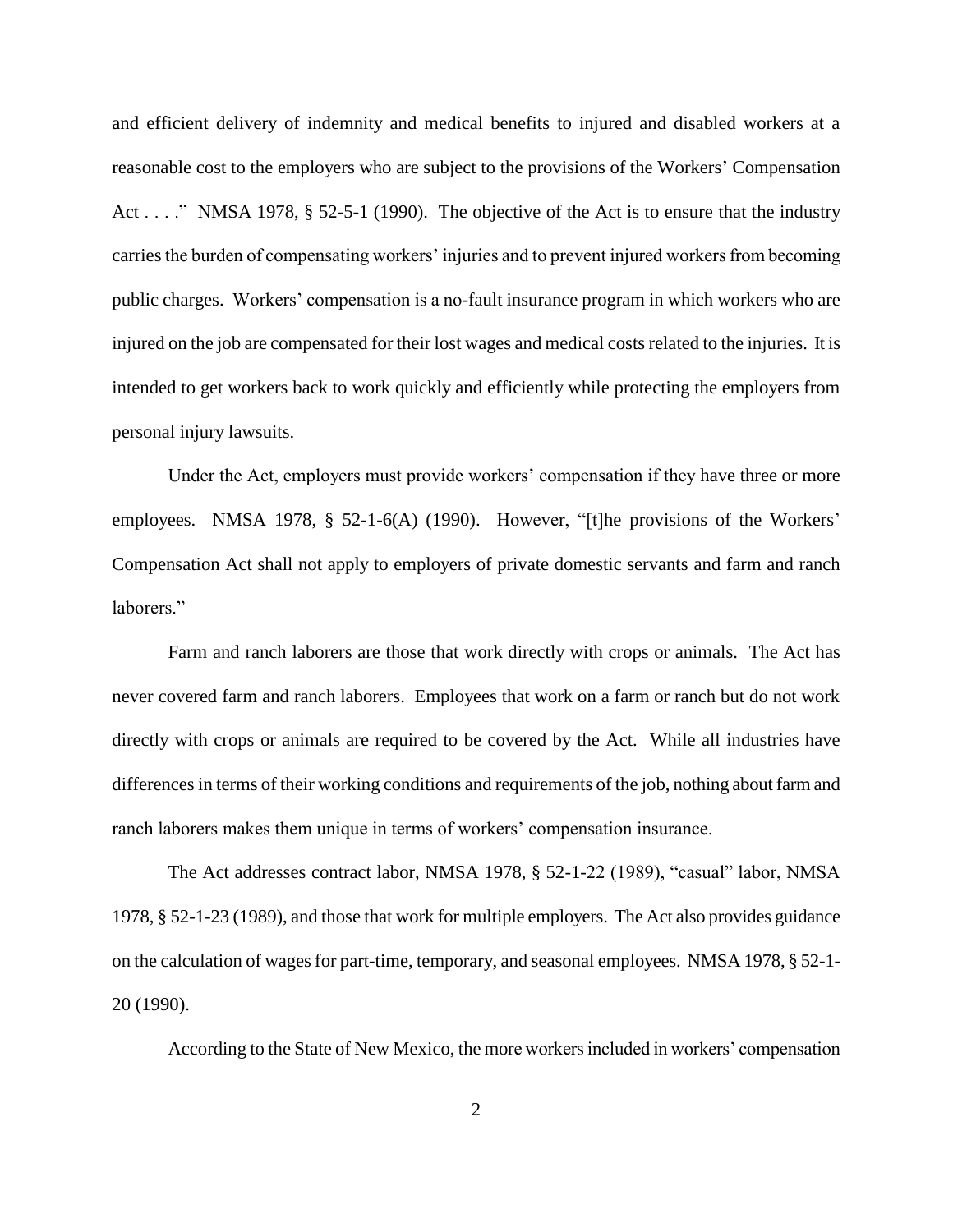coverage, the better, because coverage is generally positive. Also according to the State, there are negative impacts on society at large by not having all workers covered by workers" compensation. These include a negative impact on the health system since there are more uninsured patients, a negative impact on tax payers who ultimately must cover the costs, and a negative impact on society since uncovered injured workers cannot return to work as quickly as those with coverage. There is a negative impact on injured workers and their families since those without coverage do not have the same access to health care as those with coverage, and those without coverage rely on public benefits more than those with coverage.

New Mexico"s farm and ranch laborers include those who work in the fields, milk cows, and tend livestock. New Mexico"s farm and ranch laborers are very low income. Crop workers earn an average of between \$6,000 and \$7,000 annually, while dairy workers earn an average of \$18,000 annually. According to the United States Department of Agriculture, farm workers are the poorest of the working poor. They are largely without health insurance or access to health care; only one percent of farm workers in New Mexico have private health insurance. They have very low education levels, typically completing school only through the sixth grade. Many are homeless.

The vast majority of New Mexico's farm and ranch laborers are not citizens. They are comprised principally of racial and national origin minorities; currently, they are comprised principally of people born in Mexico. The vast majority of New Mexican farm and ranch laborers are monolingual Spanish speakers. Most are recent immigrants.

In the past, many children of farm workers were denied access to public schools. Today, children as young as twelve are permitted by law to work in the fields, younger than in any other industry. Children frequently accompany their parents into the fields to help supplement the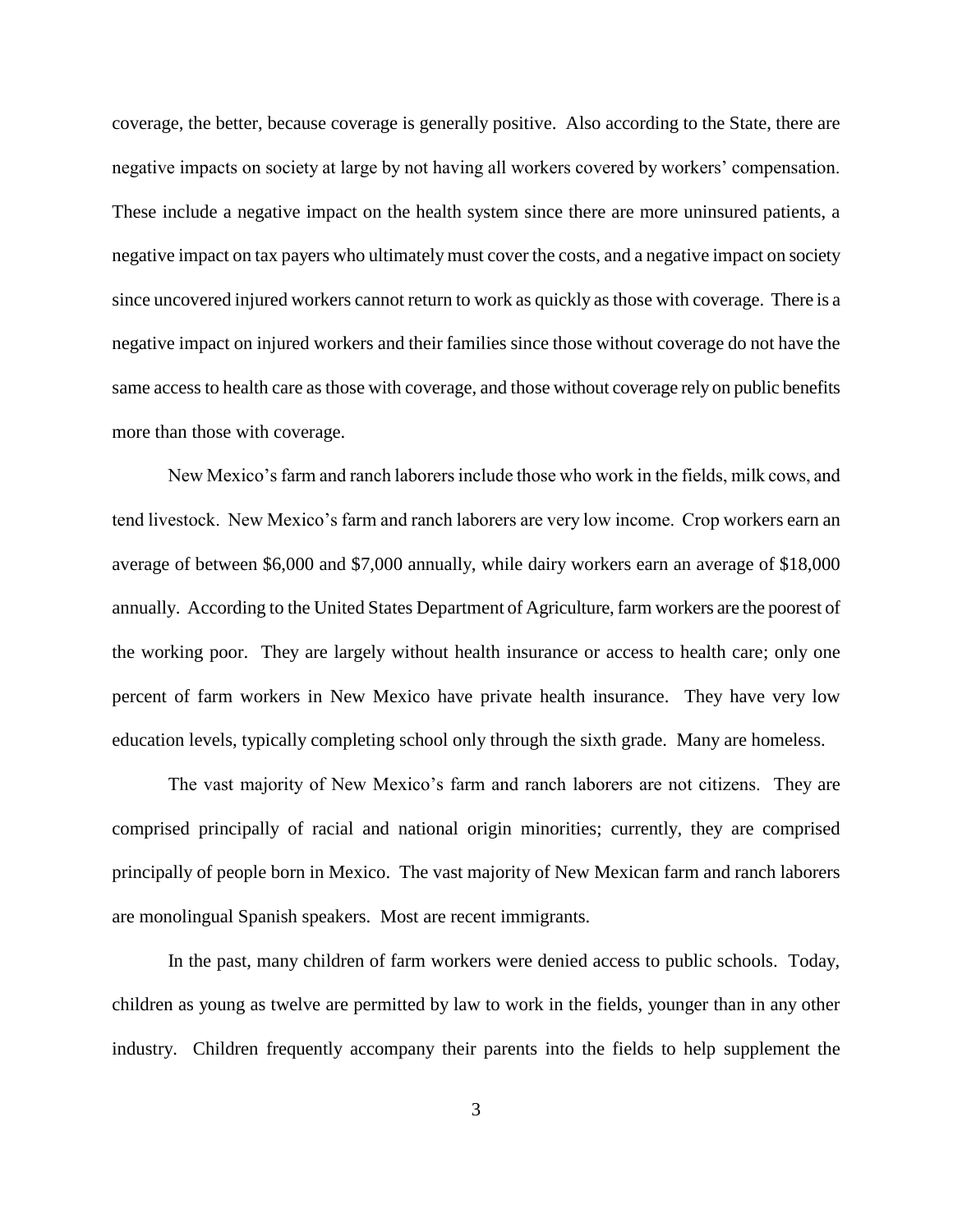extremely low wages of the family.

New Mexico"s farm and ranch laborers have been historically subjected to abusive treatment by employers, including, but not limited to, labor law violations, denied access to minimum wage, denied access to water in fields, retaliation for complaining, not being paid, and having their social security stolen. Historically, many New Mexico growers preferred to use undocumented workers because they knew that that they were less likely to complain about working conditions and violations of labor laws and because they were unable to negotiate for improved conditions of employment. Historically, many southwestern farmers have employed Mexican workers because they cost less and lacked political or social power, resulting in the farmers being able to pay them less and compel them to demand less than other workers.

New Mexican farm and ranch laborers have historically been subjected to retaliation for asserting their rights or speaking out against the employment, health, and safety practices of their employers. Historically, New Mexico farm and ranch laborers who have complained about working conditions have faced retaliation by employers in the form of termination of their employment, failure to be rehired, or threatening them with immigration consequences.

Farm and ranch laborers continue to be very vulnerable to retribution—more so than other workers—and they face losing their job or not being rehired if they complain. The parties have stipulated that employers of agricultural workers regularly do not pay the federal minimum wage of \$7.25 per hour and that they regularly deduct social security taxes from workers' paychecks, but illegally fail to report them to the Social Security Administration, which results in workers not receiving accurate W-2s at the end of the year or social security retirement benefits at the end of their working lives.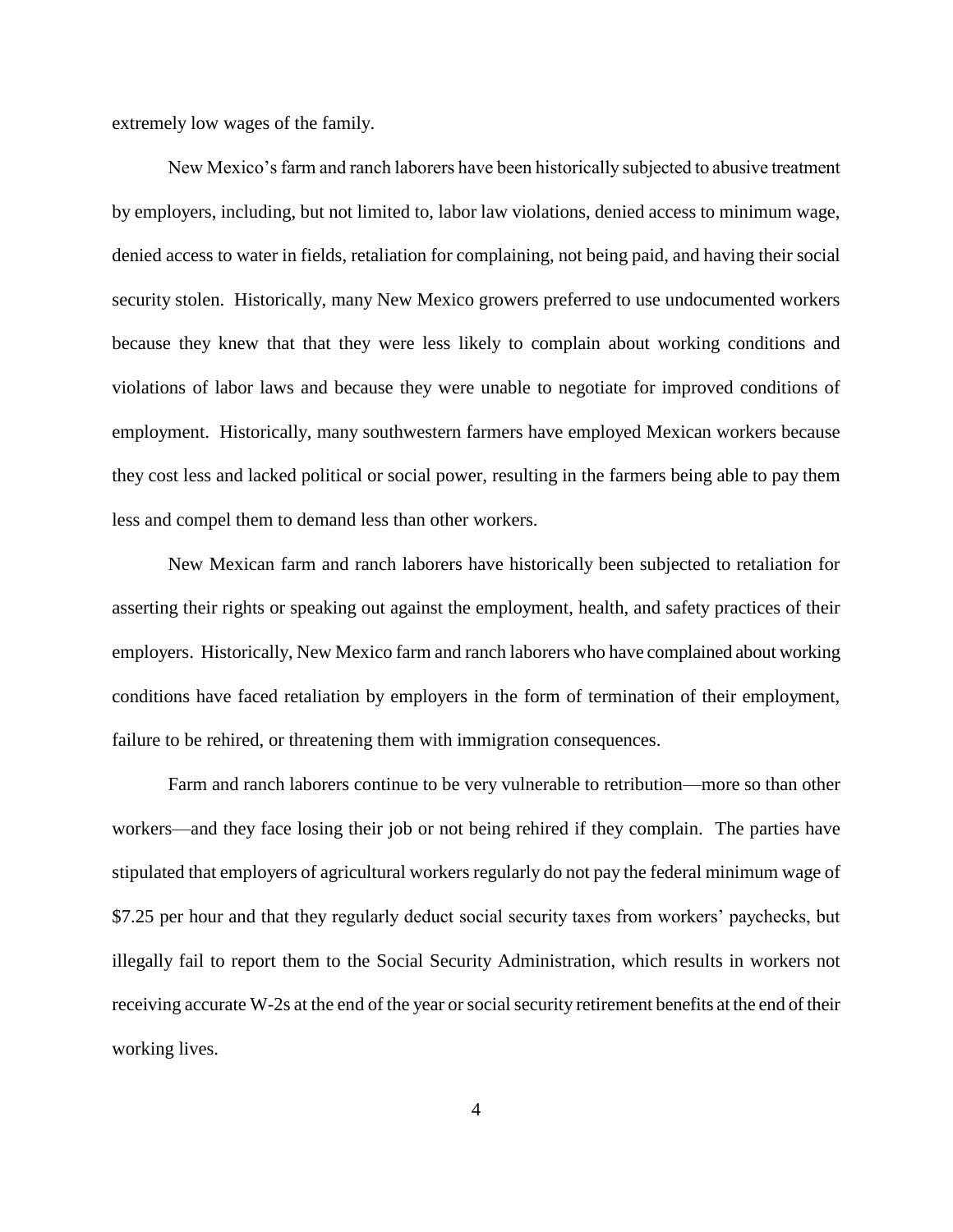Under the National Labor Relations Act, agricultural workers are excluded from the right to participate in collective bargaining. Because of this, farm and ranch laborers in New Mexico can be terminated for trying to organize and thus cannot organize like other workers.

Historically, New Mexico farm and ranch laborers have been without the power of the vote. The vast majority of them continue to be unable to vote because they are non-citizens. Because they cannot vote, it is extremely difficult for them to have meaningful input with elected officials. They do not have personal access to political channels. Also because they are largely non-citizens, farm and ranch laborers cannot be elected or appointed to policy-making positions. It is extraordinarily difficult for farm and ranch laborers to personally participate in the legislative process—not just because of language barriers—but because they are extremely poor, often paid on a daily basis, live in rural areas far from Santa Fe, risk losing their jobs if they miss a day or work, and, if they do manage to make it to the Roundhouse, do not know the political process. Conversely, the agricultural industry in New Mexico has historically had a strong lobbying force; it is currently one of the strongest lobbies in the State.

The New Mexico Center on Law and Poverty (the Center) advocates on behalf of agricultural workers in the State. HELP-New Mexico endorsed the bill to include farm and ranch laborers in workers" compensation and its director spoke to two legislators about supporting the bill. Between 2005 and 2009, the Center, with grants, began work on issues involving these workers, including presentations and bills to repeal the exclusion. When the Center worked to amend the law regarding the exclusion, they faced retaliation. Several members of the agricultural industry lobby publically called them liars. The parties stipulated that the agricultural industry presented incorrect information to legislators, that members of both chambers began raising questions about the Center"s funding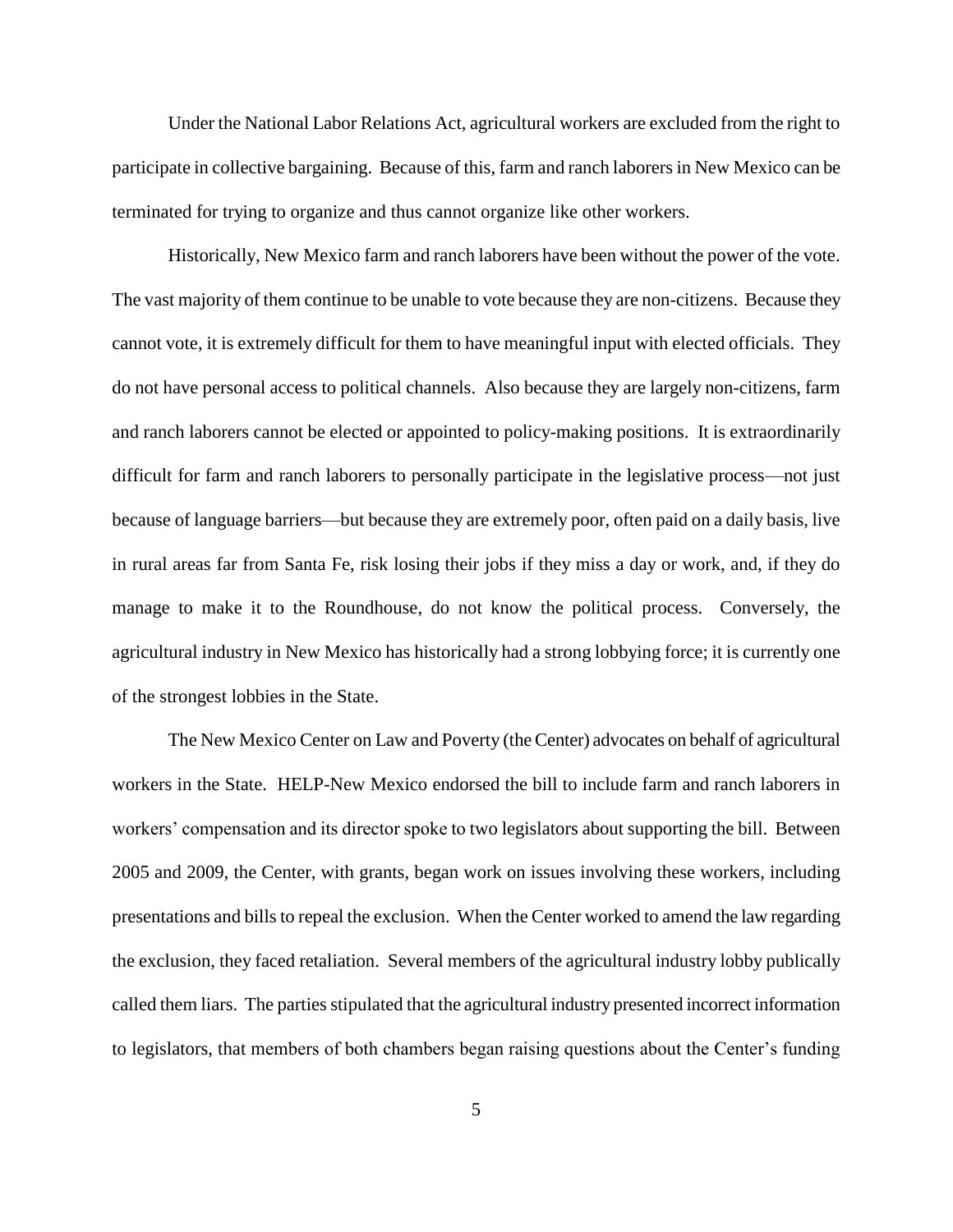sources, and that, a few weeks later, an amendment was added to the Legislature's budget bill specifically eliminating all of the Center's state funding. The Center now receives no state funding because of retaliation due to the Center"s work on behalf of farm and ranch laborers.

As of 2009, 687,239 individuals were covered by workers' compensation in New Mexico. The inclusion of farm and ranch laborers would result in approximately 10,000 additional people, or 1.4% more workers, being eligible for coverage. If farm and ranch employers were required to provide coverage for these employees, the number of claims to the Workers" Compensation Administration would likely increase by less than one percent. It would be administratively feasible to administer the workers" compensation system with the addition of farm and ranch laborers, including those who work for multiple employers, those who work seasonally, and those who are employed by farm labor contractors.

Approximately twenty-nine percent of New Mexico farm and ranch employers voluntarily provide coverage for their workers. These agricultural laborers that are already covered do not pose any special difficulties for the Workers" Compensation Administration. Other states, including Colorado, California, Arizona, and Idaho require workers" compensation coverage of farm and ranch laborers.

The wages of injured farm and ranch laborers, for purposes of workers" compensation benefits, can be calculated just as those for workers who are currently covered. It is no more difficult to administer workers" compensation to farm and ranch laborers than it is to administer the program to other covered workers, some of whom are migrant and seasonal, work for multiple employers, or are employed by farm labor contractors.

The term "farm and ranch laborer" has been defined by the New Mexico courts as laborers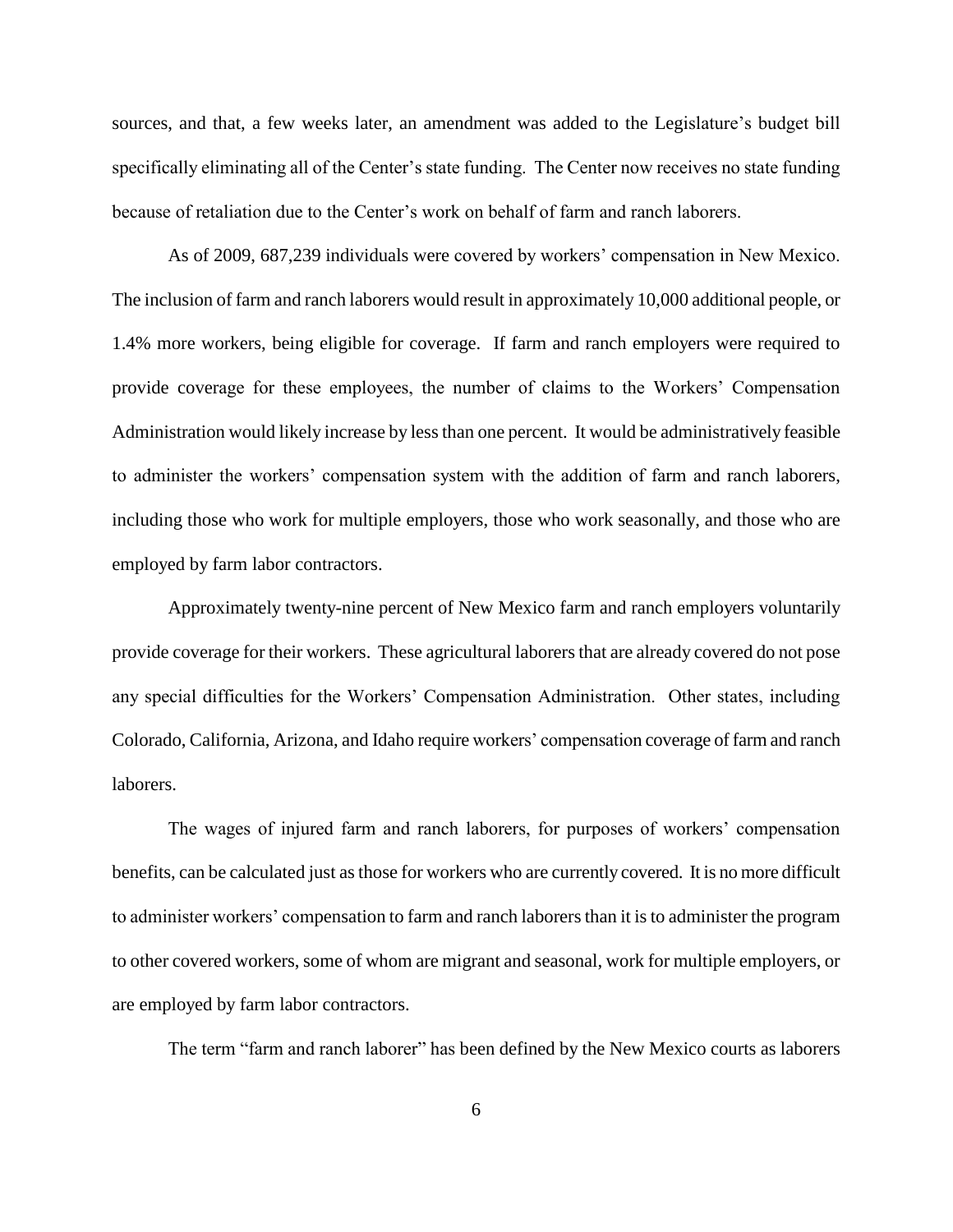who work primarily harvesting crops or with animals. Other agricultural workers--those who do not work primarily harvesting crops or with animals--are already required to be covered by workers' compensation. Thus, the Workers" Compensation Administration already deals with cases concerning these other agricultural employees that are covered by workers' compensation, and they do not pose any special difficulties for the Administration.

The agricultural industry in New Mexico consists primarily of three categories: farming and crops, beef cattle ranching, and dairy. Agriculture accounts for 1.45% of New Mexico"s total state production, the state equivalent of the national measure, the gross national product.

The nature of agriculture in New Mexico has changed since 1990, becoming industrialized, with larger and larger farms dominating the production and sale of agricultural products in the state. While there are approximately 20,000 farms in New Mexico, ninety percent of them are very small and are not a primary source of income for the owners. Approximately ten percent of the farms in New Mexico generate ninety percent of the income from farming. Out of the 20,000 farms, only 1,973, or nine percent, have three or more workers. Thus, only those 1,973 farms would be impacted by the inclusion of farm and ranch laborers in workers" compensation. The 1,973 farms employ approximately eighty-three percent of New Mexico"s farm and ranch laborers.

The average value of agricultural production in New Mexico for the past five years was approximately three billion dollars. The average amount of wages paid by the industry over the last eight years was \$231,259,000. Between 2002 and 2009, the net profit for all of New Mexico's agricultural industry combined fluctuated from a low of \$422,979,000 to a high of \$900,887,000, averaging at \$667,207,000. In 2010, the net profit for all of New Mexico's agricultural industry was \$1,020,831,000.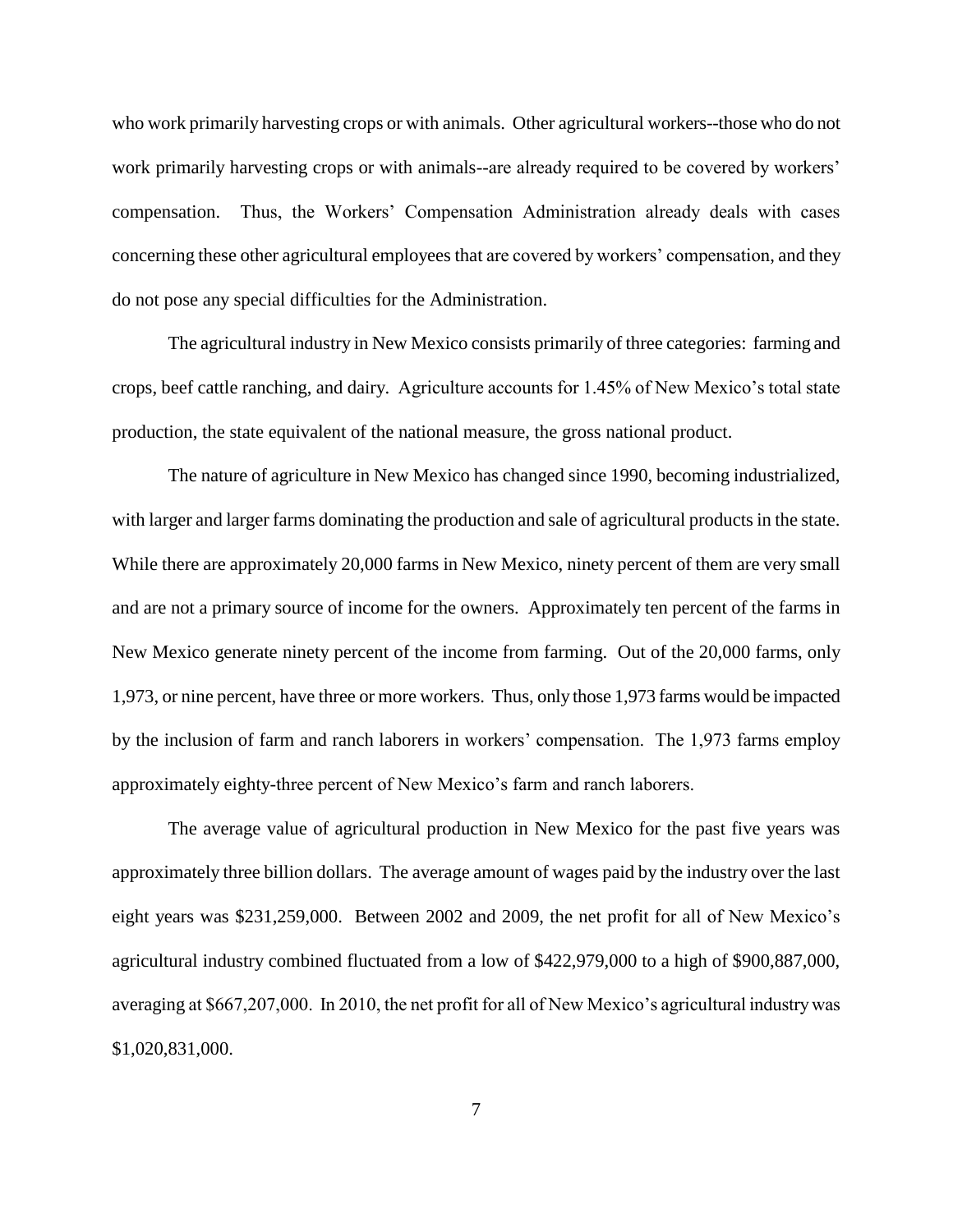Labor costs in New Mexico agriculture are lower than labor costs in most other New Mexico industries. Employers of food-sector workers who are required to be covered by workers" compensation, i.e. employers of food-processing workers, are subject to the same market forces as employers of farm and ranch laborers. However, the onion shed worker is required to be covered by workers' compensation but the onion field worker is not. Extending workers' compensation insurance to farm and ranch laborers would internalize the costs of injuries that are currently externalized by the firms that employ them to the employees themselves, the public sector, and taxpayers.

Out of the 272 dairies in New Mexico, approximately 150 dairies account for over ninetynine percent of New Mexico's dairy sales. The dairy industry in this state generates approximately one billion dollars in gross producer income annually, employs about 3,500 people, and produces the raw material for the state's cheese manufacturing sector. Dairy jobs are permanent, year-round jobs. The average sales of agricultural products per commercial, specialized dairy farm was \$6.7 million in 2007. In 2008, New Mexico"s diaries brought in \$1.4 billion in total cash receipts, while in 2009, it accounted for \$950,000,000 in total cash receipts. The dairy industry is New Mexico's number one agricultural commodity, ranked ninth in the nation for milk production. Since 1990, the industry has changed, becoming industrialized, with New Mexico now having the largest dairies in the country.

The beef cattle industry is New Mexico's number two agricultural commodity, and ranks tenth in the country. In 2008, the gross income from this industry totaled \$1.3 billion, while in 2009 it totaled \$1.0 billion. Beef cattle jobs are often permanent, year-round jobs.

New Mexico is ranked number one for chile production nationally, but is a relatively small specialty crop. The 2009 value of chile production in New Mexico was \$57.4 million. New Mexico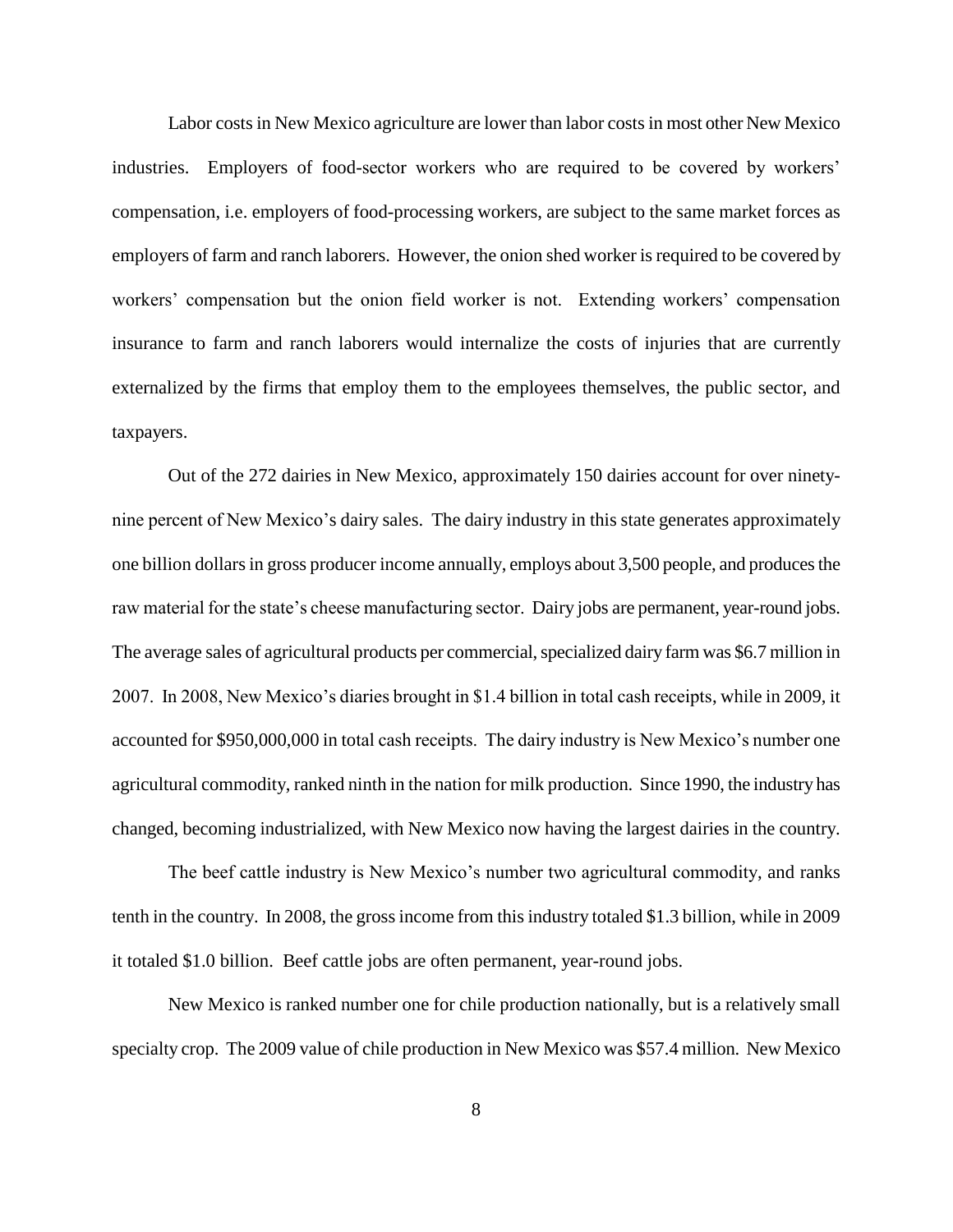has the highest value in the nation, \$119 million in 2009, of pecan production. Onion production in the state has increased from \$8.5 million in 1990 to \$53.9 million in 2009, becoming a major supplier for the nation. Hay production, third after milk and cattle, was valued at \$208 million in 2009.

The range of total costs to the New Mexico agricultural industry for mandatory workers' compensation for farm and ranch laborers would be between five and seven million dollars. One method of evaluating whether an industry can absorb the overhead of a new cost, such as workers" compensation premiums, is to calculate the current profitability based on the sales minus costs. Because the agricultural industry has averaged a profit of \$667 million over the past eight years, the total cost to the industry would be less than one percent of its annual profit. The cost of workers" compensation insurance for the agricultural industry is reasonable and comparable to that of other industries.

An employer with a known safety track record receives access to a lower "voluntary market" rate, while an employer without a known safety track record may have to purchase insurance at higher rates in the "assigned risk pool." The assigned risk rates are the highest on the market. These rates are for companies that cannot obtain coverage in the voluntary market. The premium rate for most farm and ranch employers who are buying insurance for the first time is likely to be the rate from the assigned risk pool. On average, it takes about two years for a first-time purchaser of workers" compensation insurance to be insured at the lower voluntary market rate.

When an agricultural laborer is injured while working and not covered by workers' compensation, it is likely that he or she will need to participate in taxpayer-funded public benefit programs. The agricultural industry is the only industry allowed to shift the burden of caring for its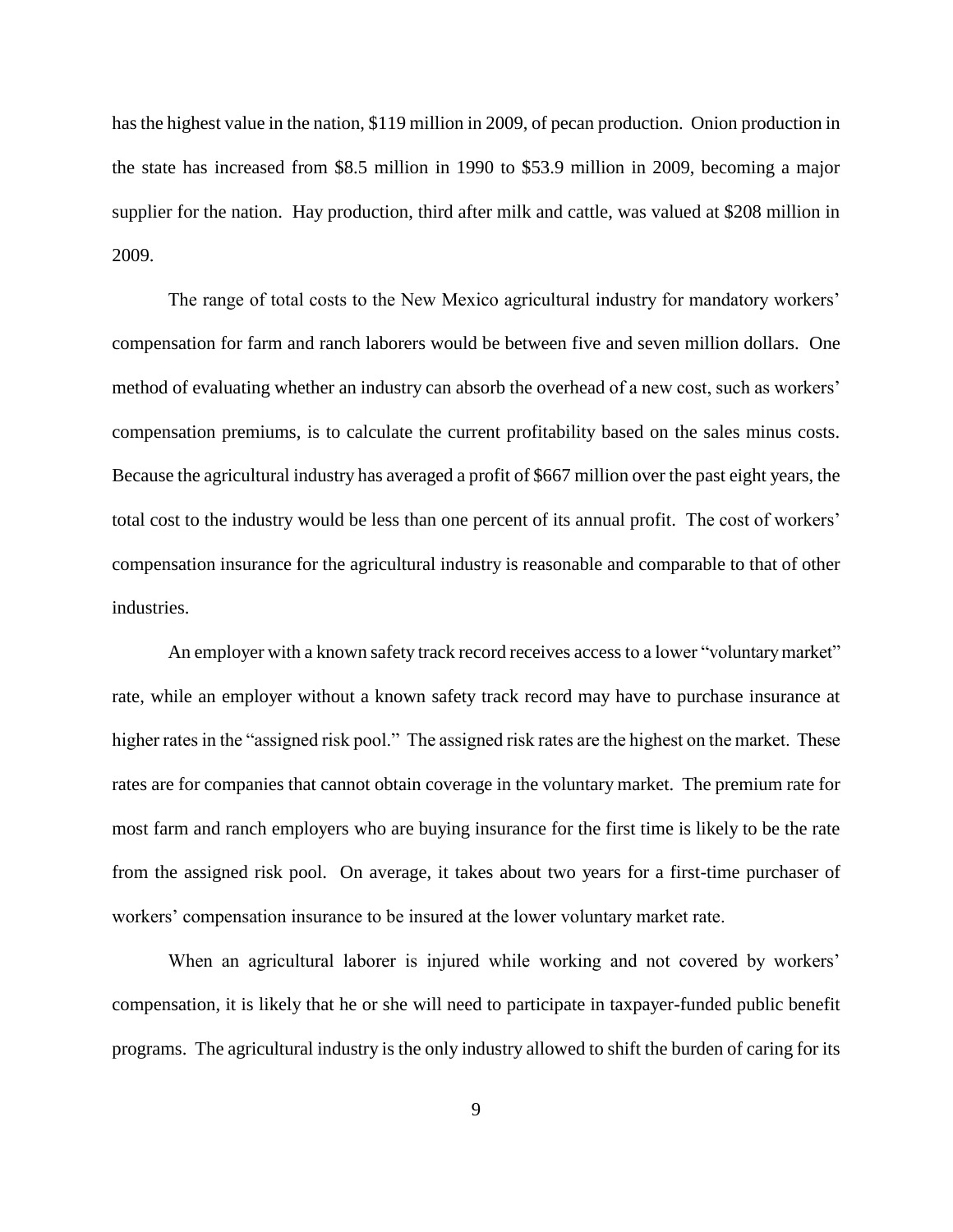injured workers from the industry itself to taxpayers, through taxpayer-funded medical assistance programs and public benefit programs.

#### **Discussion**

As an initial matter, Defendants argue that Plaintiffs lack standing. With regard to the individual Plaintiffs, Defendants contend that the record does not show that they have demonstrated that they would have otherwise qualified for workers" compensation benefits but for the exemption, asserting that the record does not show that they provided adequate notice of their claims or that the claims were otherwise compensable.

The Court rejects this argument. Defendants stipulated that the three individual Plaintiffs suffered work-related injuries, filed workers' compensation claims, and were denied their claims under the statutory farm and ranch laborer exclusion. Defendants do not direct the Court's attention to evidence in the record that these additional eligibility issues were raised during the workers" compensation proceedings. Plaintiff Joe Griego, in his appeal from the Workers" Compensation Administration to the Court of Appeals, raised the issue of whether the Administration properly dismissed his claim based on the exclusion; the Court of Appeals affirmed the Administration, observing that the Administration did not have jurisdiction to consider a constitutional challenge to the exclusion, that the Administration refused to allow Griego to develop a factual record on the issue, and that Griego had an action pending in this Court challenging the statute. To accept Defendants' argument would foreclose Griego the opportunity for judicial review of his constitutional claim.

"Equal protection, both federal and state, guarantees that the government will treat individuals similarly situated in an equal manner." Breen v. Carlsbad Municpal Sch., 2005-NMSC-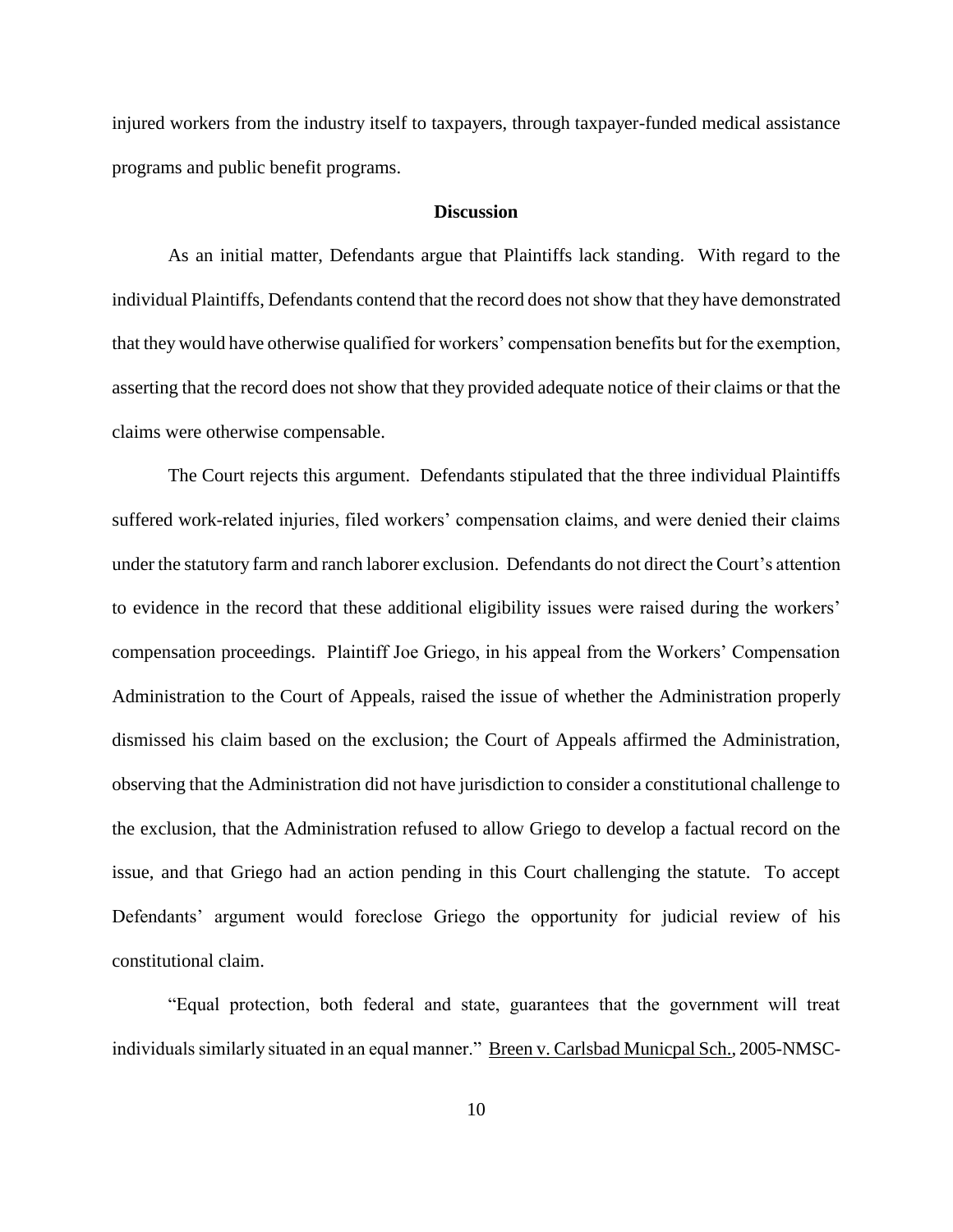028, ¶ 7, 138 N.M. 331, 120 P.3d 413. "Equal protection guarantees 'prohibit the government from creating statutory classifications that are unreasonable, unrelated to a legitimate statutory purpose, or are not based on real differences."" Id. (quoting Madrid v. St. Joseph Hosp., 1996-NMSC-064, ¶ 34, 122 N.M. 524, 928 P.2d 250).

Plaintiffs "must first prove that they are similarly situated to another group but are treated dissimilarly." Breen, 2005-NMSC-028, ¶ 8. The parties agree that the statutory exclusion treats farm and ranch laborers who work primarily harvesting crops or with animals differently from those that process the crops or products. Thus, "the legislation creates a class of similarly situated individuals who are treated dissimilarly." Id. ¶ 10.

Next, the Court must determine the appropriate level of scrutiny to apply to the challenged legislation. See id.  $\parallel$  11. "There are three levels of equal protection review based on the New Mexico Constitution: rational basis, intermediate scrutiny and strict scrutiny." Id. Only the first two levels are at issue in the present matter.

For review under intermediate scrutiny, the burden is on Defendants to prove the constitutionality of the legislation. See id. 13. Defendants must show "that the classification or discrimination caused by the legislation is "substantially related to an important governmental interest." Id.

"Rational basis review applies to general social and economic legislation that does not affect a fundamental or important constitutional right or a suspect or sensitive class." Id. ¶ 11. Plaintiffs, as the party challenging the legislation, must "prove that it "is not rationally related to a legitimate governmental purpose."" Id. (quoted authority omitted).

Plaintiffs argue that, under either the rational basis or intermediate scrutiny standard, the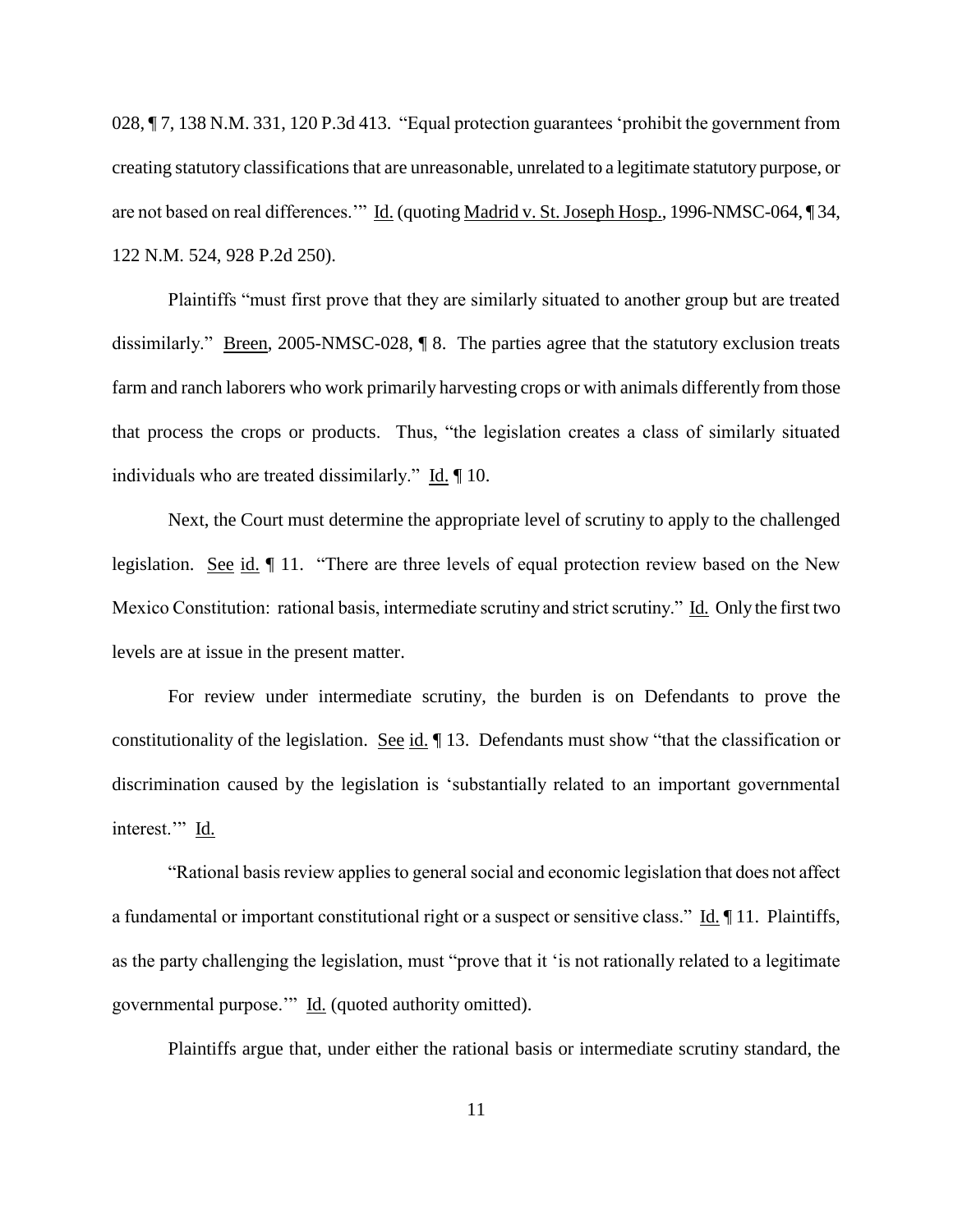exclusion is unconstitutional. They contend that farm and ranch laborers form a sensitive class, so intermediate scrutiny is warranted. Defendants, on the other hand, argue that the Court should apply the rational basis test, and that, under that test, the exclusion is constitutional. At the hearing, Defendants conceded that the exclusion would be unconstitutional if the Court applies intermediate scrutiny.

"There are two different ways that legislation can trigger intermediate scrutiny review. The [l]egislation must either (1) restrict the ability to exercise an important right or (2) treat the person or persons challenging the constitutionality of the legislation differently because they belong to a sensitive class." Id. ¶ 17.

The Workers' Compensation "Act is general social and economic legislation and the benefits conferred under the Act do not rise to the level of important rights in the constitutional sense." Id. Plaintiffs must therefore belong to a sensitive class to warrant intermediate scrutiny.

"Systematic denial from the political process is a particularly persuasive reason to apply intermediate scrutiny, because a politically powerless group has no independent means to protect its constitutional rights." Id. ¶ 19 (discussing application of this standard to sex discrimination, observing the historical denial of political rights as well as the pervasive, subtle discrimination that continues in education, employment, and the political arena). In Breen, the Supreme Court discussed Plyer v. Doe, 457 U.S. 202 (1982), in which "the United States Supreme Court employed what can be described as an intermediate scrutiny analysis or a middle level standard of review" to the children of undocumented immigrants that had been denied a public education. 2005-NMSC-028, ¶ 21. Our Court explained that Plyer applied an intermediate standard because the children "were being discriminated against "by virtue of circumstances beyond their control."" Breen, 2005-NMSC-028, ¶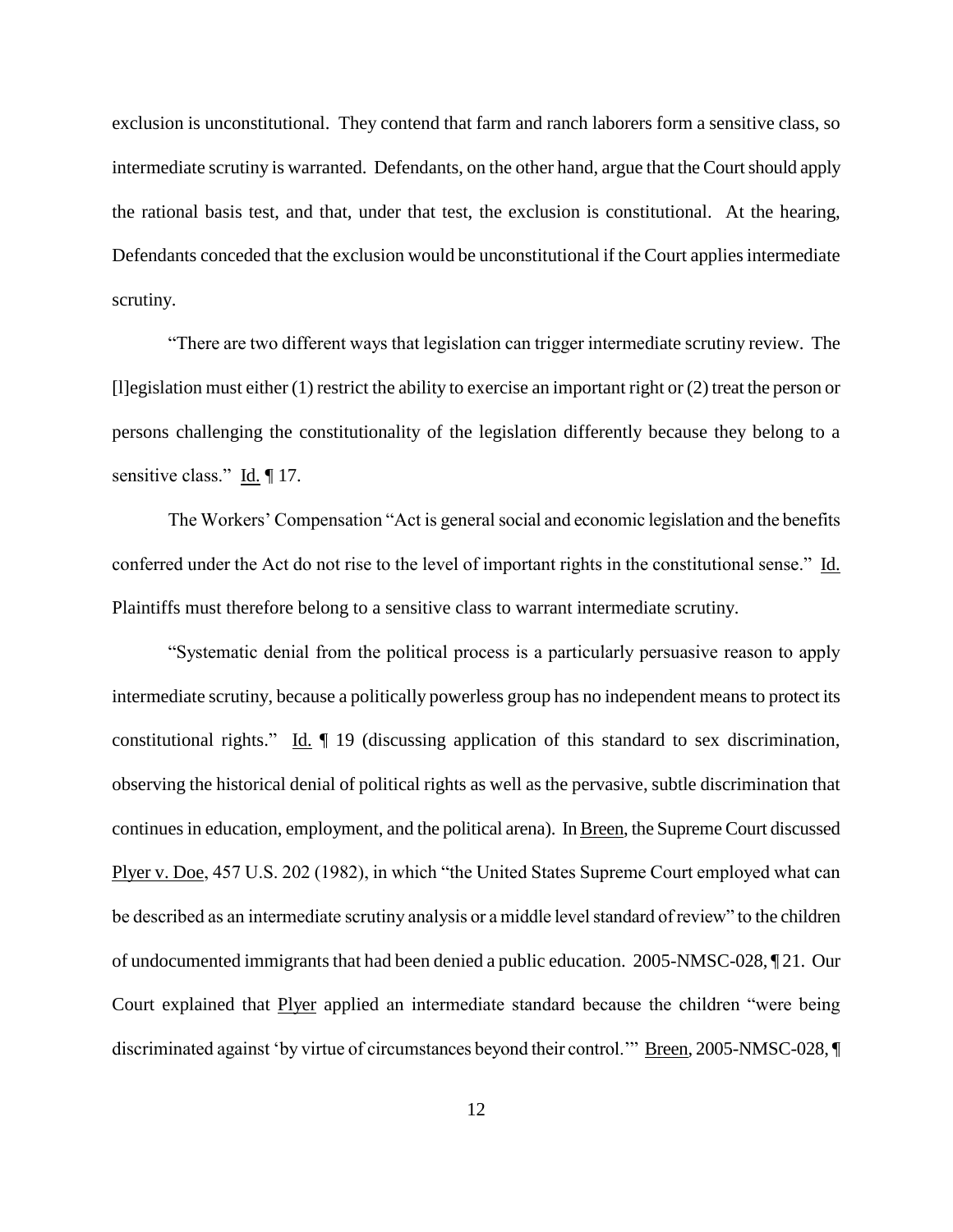8 (quoting Plyer, 457 U.S. at 217 n.14).

These cases suggest that intermediate scrutiny is justified if a discrete group has been subjected to a history of discrimination and political powerlessness based on a characteristic or characteristics that are relatively beyond the individuals" control such that the discrimination warrants a degree of protection from the majoritarian political process.

Breen, 2005-NMSC-028, ¶ 21.

The Court, in Breen, determined that intermediate scrutiny applied with regard to persons with mental disabilities, observing that this group had "a history replete with societal discrimination and political exclusion based on a characteristic beyond their control." Id. ¶ 22. It recounted that "[m]any state laws" disallowed citizenship based on mental disability, and that "[g]overnmental policies mandating segregation and institutionalization helped create and justify societal prejudice against persons with [mental] disabilities," creating "deep rooted" societal discrimination. Id. "The historical discriminatory treatment of persons with mental disabilities shows that the courts should be sensitive to possible discrimination against persons with mental disabilities contained in legislation that purports to treat them differently based solely on the fact that they have a mental disability."  $\underline{Id}$ .  $\P$  28.

With regard to a history of discrimination, Plaintiffs argue that New Mexican farm and ranch laborers have been subjected to abusive treatment by employers, including labor law violations, failure to receive minimum wage, retaliation for complaining, and having poor working conditions, as set out above. They recount that employers historically sought Mexican workers based on the belief that they could be paid less and lacked political and social power.

Plaintiffs contend that New Mexican farm and ranch laborers have extremely limited political power. They note that the vast majority are not citizens and thus cannot vote, hold office, or be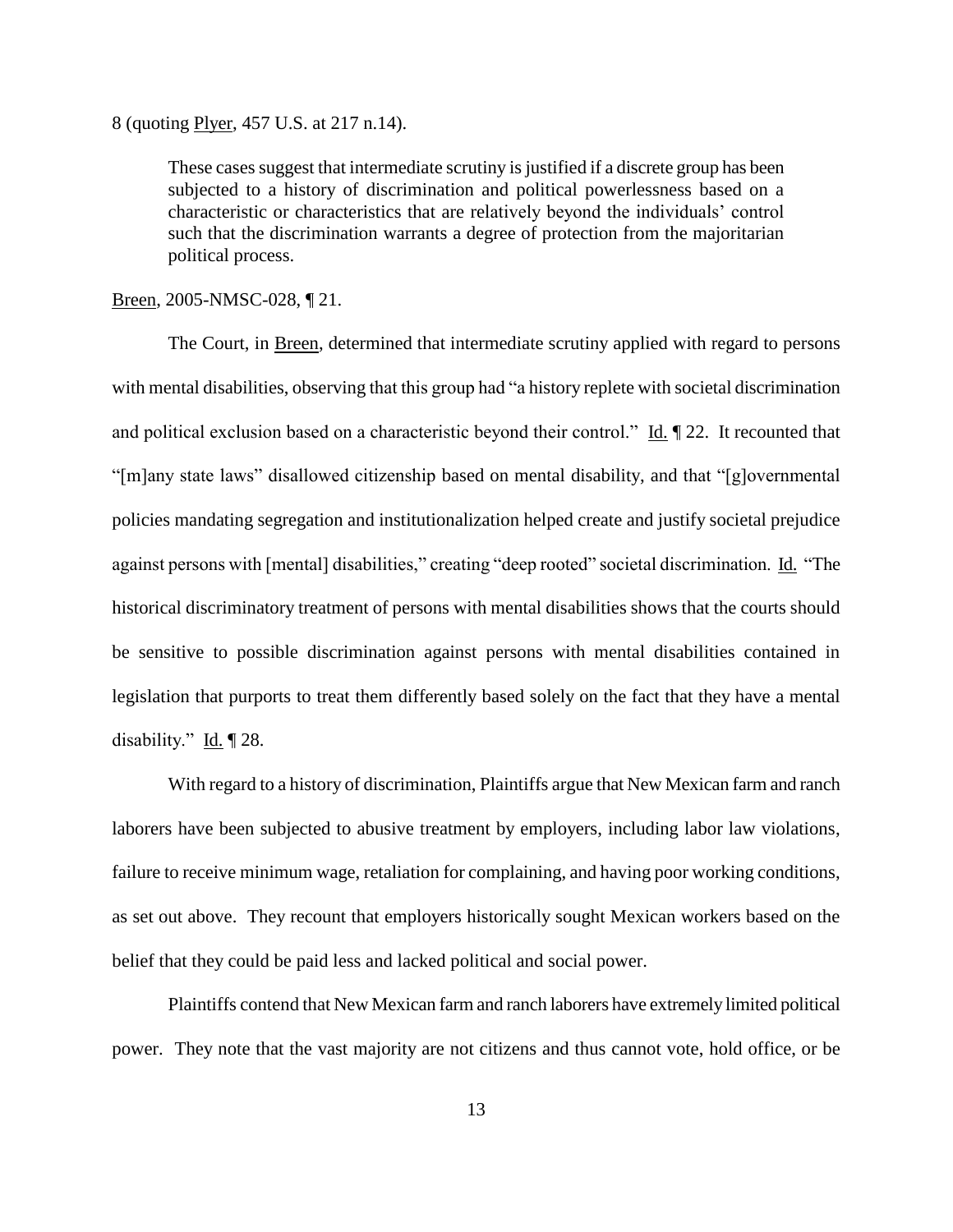appointed to policy-making positions. Plaintiffs further observe the difficulties these laborers face with regard to political participation, including poverty, language barriers, and their rural locations. They argue that they cannot organize because they are excluded from the National Labor Relations Act, and that they and their advocates face retaliation, also as described above in the stipulated facts section. Plaintiffs argue that farm and ranch laborers are an exceptionally vulnerable group because they live in extreme poverty, lack health care, are uneducated, and are in some cases homeless.

The Court agrees that the stipulated facts demonstrate that farm and ranch laborers in New Mexico have been subjected to a regretful history of mistreatment by employers and lack political power. However, the Court concludes that they do not meet the definition of a sensitive class as described in Breen. The discrimination and difficulties faced in terms of political power are not based on characteristics "relatively beyond the individuals" control such that the discrimination warrants a degree of protection from the majoritarian political process," Breen, 2005-NMSC-028, ¶ 21, unlike gender and mental disability. The historical political barriers faced by women and those with mental disabilities were of a different order as compared to the practical difficulties of citizenship, language, and poverty relied upon by Plaintiffs. Women were, by law, denied the right to vote based on their gender. Somewhat similarly, Breen relied upon the fact that "[m]any state laws declared that a person with disabilities was 'unfit for citizenship' based on his or her 'defect,'" as well as the fact of "[g]overnment policies mandating segregation and institutionalization." Id. ¶ 22. In contrast, farm and ranch laborers have not been denied access to the political process based on their classification as such workers. Although Plaintiffs observe that most farm and ranch laborers are of Mexican descent and argue that this fact is appropriate for consideration, they also recognize that classifications based on race or ancestry would be subject to strict scrutiny, and concede that the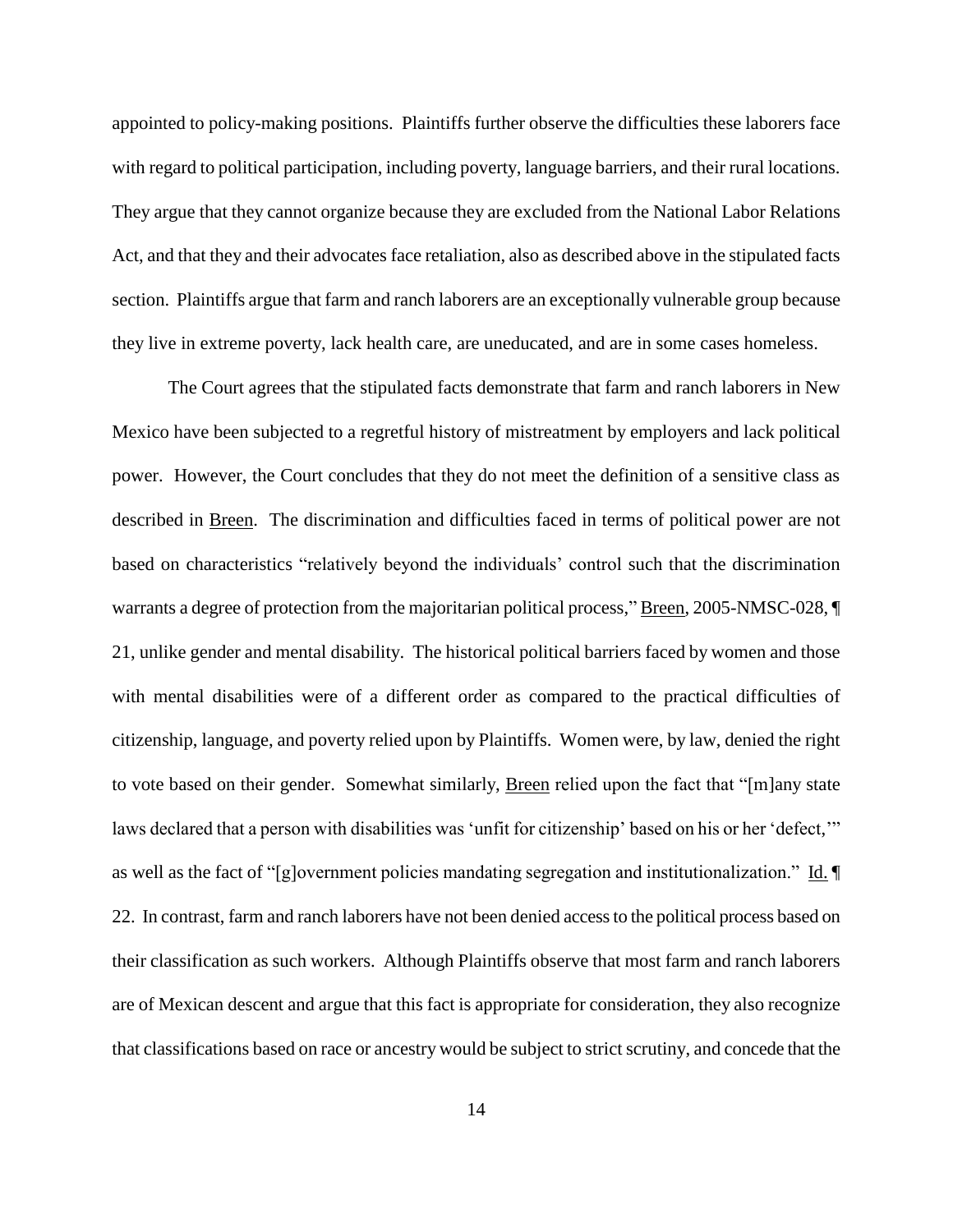statutory exclusion is not based on race or ancestry. See Hernandez v. Stuyvesant, No. 93-887-HB, at 4 (D.N.M. 1996) (Ex. 1 to Defendants" brief) (rejecting the argument that the farm laborer exclusion should be strictly scrutinized because they are largely of Mexican descent, observing that the United States Supreme Court has "held that a neutral law does not violate the Equal Protection Clause solely because it results in a racially disproportionate impact," and they could not demonstrate intent to discriminate based on race or ancestry). Finally, it appears that the appellate court has applied the rational basis standard to farm and ranch laborers. See Cueto v. Stahmann Farms, Inc., 94 N.M. 223, 608 P.2d 535 (Ct. App. 1980) (rejecting, without discussion or analysis, a farm or ranch worker's argument concerning the exclusion, concluding that the exemption did not deny him equal protection because it is not arbitrary and has a reasonable basis).

"Generally, when social and economic legislation is challenged on equal protection grounds, the legislation is considered presumptively valid and is subjected to the rational basis test." Trujillo v. City of Albuquerque, 1998-NMSC-031, ¶ 14, 125 N.M. 721, 965 P.2d 305. "To successfully challenge a statute under the rational basis test, a plaintiff is required to show that the statute"s classification is not rationally related to the legislative goal." Id.

Our Supreme Court, in Trujillo, adopted a modified, modern rational basis test. Id. ¶ 30. "[W]e are not adopting the test characterized as a 'virtual rubber-stamp[,]' . . . as 'toothless[,]' . . . and as 'preordain[ing]' the result by applying no real scrutiny." Id. (quoted authorities omitted) (fourth alteration in original). Under the "modern articulation of the rational basis standard," id., Plaintiffs "must demonstrate that the classification created by the legislation is not supported by a "firm legal rationale" or evidence in the record." Wagner v. AGW Consultants, 2005-NMSC-016, 137 N.M. 734, 114 P.3d 1050 (quoted authority omitted). "Rational basis review requires that the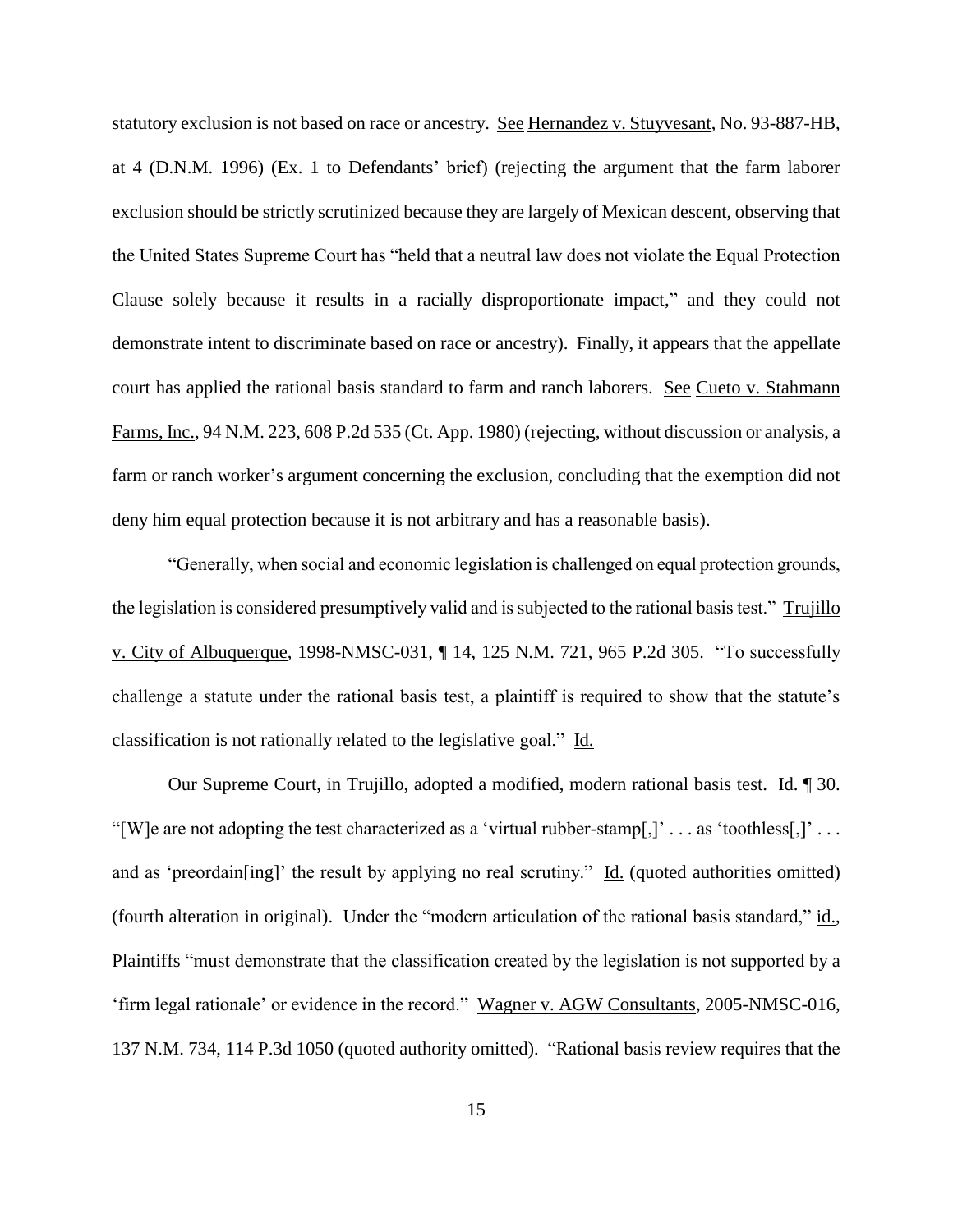challenged legislative classification be based upon some substantial or real distinction, and not artificial or irrelevant differences." Schirmer v. Homestake Mining Co., 118 N.M. 420, 423, 882 P.2d 11, 14 (1994). The Court concludes that Plaintiffs have met their burden.

Defendants rely on the Court of Appeals' opinion in Cueto for the determination that the exclusion did not violate equal protection because it had a reasonable basis. However, among other distinctions, including the apparent lack of a developed factual record, that case was decided prior to the adoption of our modern rational basis test. Defendants further rely on cases from other jurisdictions that have upheld farm labor exclusions under the rational basis standard. Again, however, these cases did not apply a standard comparable to New Mexico's modern rational basis test.

Defendants argue that the farm and ranch laborer exclusion serves two legitimate governmental purposes. First, they assert that the exclusion simplifies the administration of the workers" compensation system. Second, they contend that the exclusion protects one of the most economically important industries in New Mexico from the additional overhead costs that would result from mandating coverage for these workers.

With regard to the administrative purpose, Defendants observe that many agricultural workers are seasonal, work for multiple employers, and earn different wages with different employers. They speculate that it may sometimes be difficult to trace an injury to work performed for a particular employer. Defendants argue that, while these facts do not make it impossible to administer coverage for farm and ranch laborers, it demonstrates that agricultural workers present challenges to the efficient administration of the system.

Plaintiffs have demonstrated that the purported difficulty in administration of the additional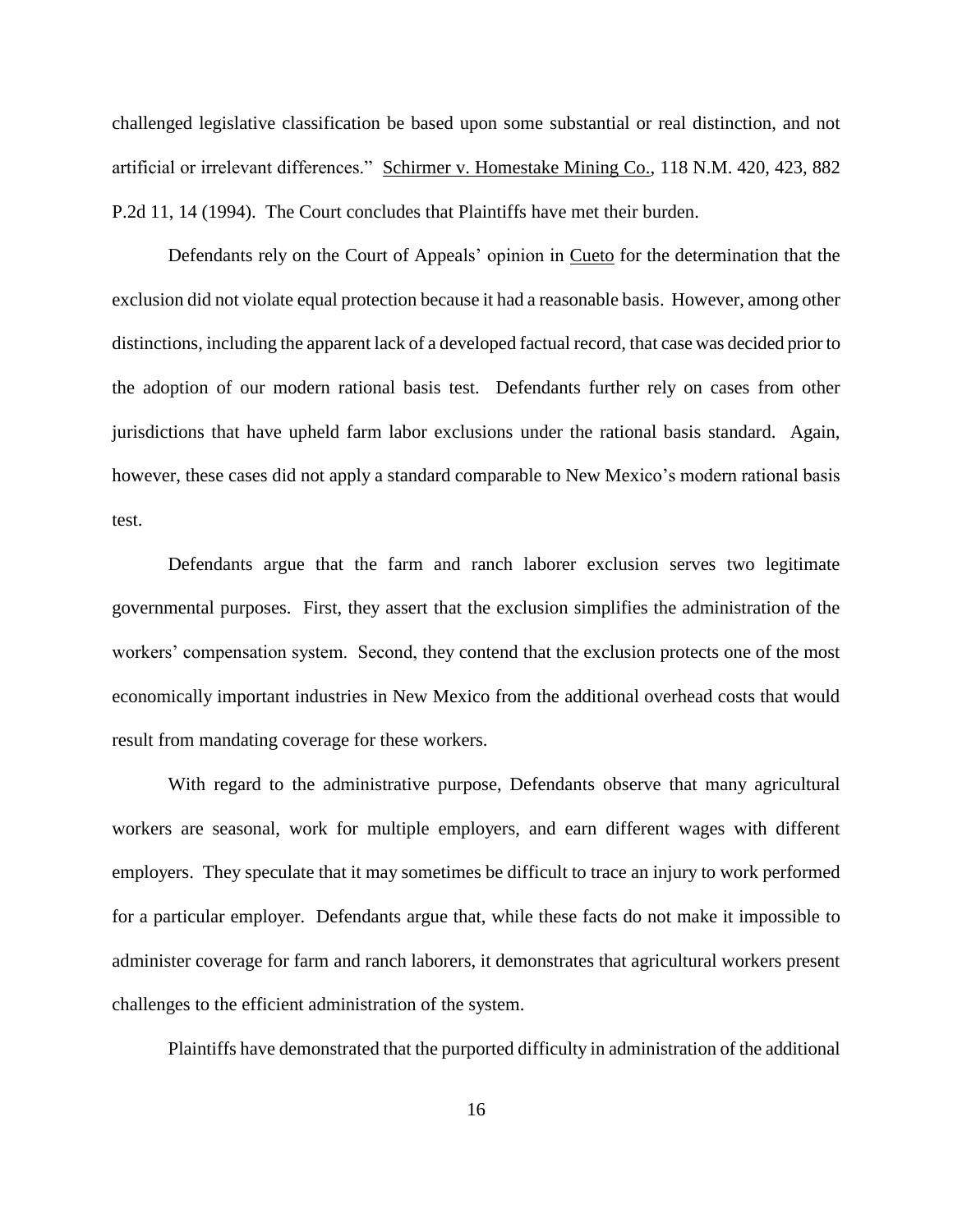claims is not supported by the record. Defendants have stipulated that the inclusion of farm and ranch laborers would result in approximately 1.4% more eligible workers, and the number of claims to the Workers" Compensation Administration would likely increase by less than one percent. Defendants stipulated to the fact that it would be administratively feasible to administer the workers' compensation system with the addition of farm and ranch laborers, including those who work for multiple employers, seasonally, and are employed by farm labor contractors, evidenced by the fact that twenty-nine percent of New Mexico farm and ranch employers already voluntarily provide coverage for their workers. The wages of injured farm and ranch laborers, for purposes of workers" compensation benefits, can be calculated just as those for workers who are currently covered, some of whom are migrant and seasonal, work for multiple employers, or are employed by farm labor contractors. Further, other agricultural workers that do not work primarily harvesting crops or with animals are also already required to be covered by workers' compensation, again demonstrating that the Workers" Compensation Administration can deal with the types of situations presented by farm and ranch laborers.

Defendants point out that the agricultural industry brings money into New Mexico and provides jobs to state residents, and argue that workers" compensation for farm and ranch laborers represents an additional cost to the industry. They contend that the record does not show the relative profitability of large and small agricultural operations, and that the record does not show that smaller businesses can afford to bear the burden of providing insurance. Defendants assert that New Mexico has a legitimate interest in protecting one of its most important economic industries and has a legitimate interest in protecting smaller producers who may be less able to bear the costs, rationally related to the exclusion of agricultural workers.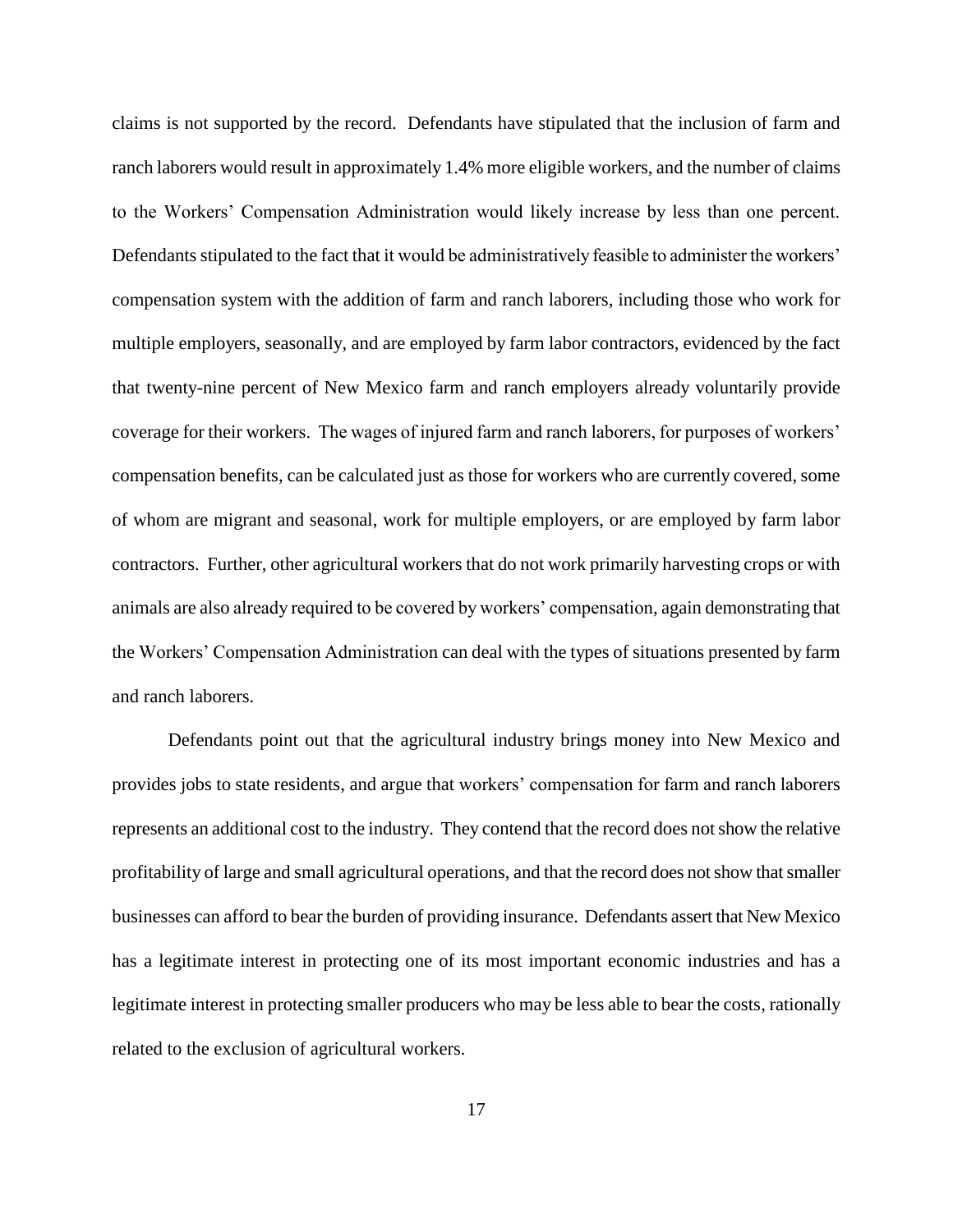Agriculture accounts for only 1.45% of New Mexico"s total state production. The industry averages over \$667 million in profit per year, generating a net profit in 2010 of over one billion dollars. Of the 20,000 farms in New Mexico, only nine percent have enough employees to require coverage. Eighty-three percent of farm and ranch laborers are employed by these farms. In the last twenty years, the dairy industry has changed by becoming more industrialized, and New Mexico currently has the largest dairies in the country. The estimated cost to the agricultural industry for providing workers compensation is between five and seven million dollars; these figures represent less than one percent of the industry"s annual profit.

Most significantly for this matter, as Plaintiffs argue, is whether the classification is arbitrary. While the State has a legitimate interest in lowering employer costs, particularly for smaller farms, it must do so in a manner that is not arbitrary. See Schirmer, 118 N.M. at 423, 882 P.2d at 14 (concluding that the Worker"s Compensation Act"s statute of repose was "unconstitutional notwithstanding its rational relationship to the valid legislative goal of lowering employer costs," because "the statute arbitrarily discriminates against a group of claimants that . . . may well contract cancer ten to fifteen years after exposure to radiation"). The farm and ranch laborer exclusion distinguishes between workers who pick chile in the fields and those that pack it. Defendants have stipulated to the fact that, under the exclusion, the onion shed worker is required to be covered by workers" compensation but the onion field worker is not. This distinction is arbitrary. To be constitutional under the rational basis standard, the challenged legislative classification must be "based upon some substantial or real distinction, and not artificial or irrelevant differences." Id. The distinction made by Section 52-1-6(A) between agricultural workers in the field and those in the shed is artificial and irrelevant, unrelated to the goal of lowering employer costs.